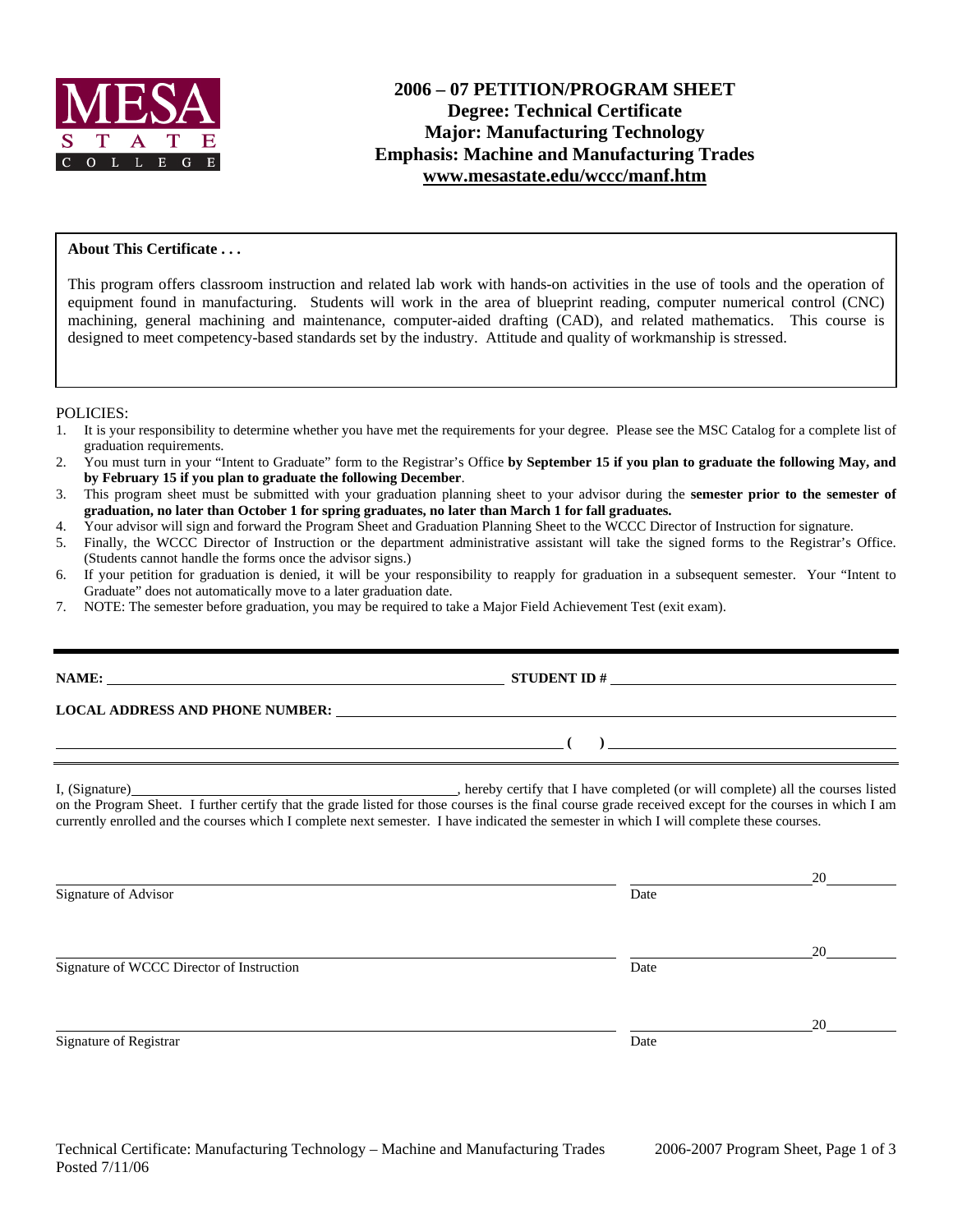- A cumulative grade point average of 2.0 or higher must be maintained for all courses taken and a "C" or better must be achieved
- in each course which comprises the area of emphasis or specialization for MAMT.
- It is recommended that students work closely with a faculty advisor when selecting appropriate courses and scheduling classes.

# **Technical Certificate: Manufacturing Technology – Machine and Manufacturing Trades** (36 Semester Hours)

| Course        | No. | Credit                    |                                                                       | Grade Term | Year | Trns/Subs                                                                           | Course      | No. | Credit        | Grade                                                                                                                                                                                                                                                                                                               | Term | Year | Trns/Subs |
|---------------|-----|---------------------------|-----------------------------------------------------------------------|------------|------|-------------------------------------------------------------------------------------|-------------|-----|---------------|---------------------------------------------------------------------------------------------------------------------------------------------------------------------------------------------------------------------------------------------------------------------------------------------------------------------|------|------|-----------|
| <b>MAMT</b>   | 105 |                           |                                                                       |            |      | $\frac{2}{\sqrt{2}}$ $\frac{2}{\sqrt{2}}$ $\frac{2}{\sqrt{2}}$ $\frac{2}{\sqrt{2}}$ | MAMT        | 148 |               | $\frac{3}{2}$ $\frac{3}{2}$ $\frac{3}{2}$ $\frac{3}{2}$ $\frac{3}{2}$ $\frac{3}{2}$ $\frac{3}{2}$ $\frac{3}{2}$ $\frac{3}{2}$ $\frac{3}{2}$ $\frac{3}{2}$ $\frac{3}{2}$ $\frac{3}{2}$ $\frac{3}{2}$ $\frac{3}{2}$ $\frac{3}{2}$ $\frac{3}{2}$ $\frac{3}{2}$ $\frac{3}{2}$ $\frac{3}{2}$ $\frac{3}{2}$ $\frac{3}{2}$ |      |      |           |
| <b>MAMT</b>   | 106 |                           |                                                                       |            |      |                                                                                     | MAMT        | 151 | $\frac{3}{2}$ |                                                                                                                                                                                                                                                                                                                     |      |      |           |
| <b>MAMT</b>   | 115 | $\overline{\phantom{0}3}$ |                                                                       |            |      |                                                                                     | MAMT        | 155 | $\frac{3}{2}$ |                                                                                                                                                                                                                                                                                                                     |      |      |           |
| <b>MAMT</b>   | 120 | $\frac{4}{ }$             |                                                                       |            |      |                                                                                     | MAMT        | 160 | 2             |                                                                                                                                                                                                                                                                                                                     |      |      |           |
| <b>MAMT</b>   | 125 | $\frac{4}{ }$             |                                                                       |            |      |                                                                                     | <b>UTEC</b> | 107 |               | $\overline{4}$                                                                                                                                                                                                                                                                                                      |      |      |           |
| <b>MAMT</b>   | 130 | $\frac{4}{ }$             |                                                                       |            |      |                                                                                     |             |     |               |                                                                                                                                                                                                                                                                                                                     |      |      |           |
| <b>MAMT</b>   | 140 |                           | $\frac{3}{2}$ $\frac{1}{2}$ $\frac{1}{2}$ $\frac{1}{2}$ $\frac{1}{2}$ |            |      |                                                                                     |             |     |               |                                                                                                                                                                                                                                                                                                                     |      |      |           |
| $\mathbf{or}$ |     |                           |                                                                       |            |      |                                                                                     |             |     |               |                                                                                                                                                                                                                                                                                                                     |      |      |           |
| <b>MAMT</b>   | 170 | $\overline{\mathbf{3}}$   |                                                                       |            |      |                                                                                     |             |     |               |                                                                                                                                                                                                                                                                                                                     |      |      |           |
|               |     |                           |                                                                       |            |      |                                                                                     |             |     |               |                                                                                                                                                                                                                                                                                                                     |      |      |           |

## **Technical Certificate: Manufacturing Technology – Machine and Manufacturing Trades** (36 Semester Hours)

| <b>Required Courses:</b>                                          |
|-------------------------------------------------------------------|
| <b>MAMT</b> 105 Print Reading/Sketching                           |
| <b>MAMT</b> 106 Geometric Tolerance                               |
| MAMT 115 Introduction to Machine Shop                             |
| <b>MAMT</b> 120 Machine Technology I                              |
| MAMT 125 Machine Technology II                                    |
| <b>MAMT</b> 130 Machine Technology III                            |
| MAMT 140 Job Shop Machining II OR MAMT 170 Practical Applications |
| <b>MAMT 148 CNC Applications</b>                                  |
| MAMT 151 Numerical Control Machining I                            |
| <b>MAMT</b> 155 Numerical Control Machining II                    |
| <b>MAMT</b> 160 Properties of Materials                           |
| UTEC 107 Math for Technology                                      |

• Additional expenses – Students in Machine Technology may be required to purchase approximately \$375.00 in safety glasses, tools, and material. This does not include the cost of textbooks. This cost may vary with student needs and brand or quality of tools and equipment purchased. All safety glasses must meet minimum industry safety standards, Z-87 with side shields.